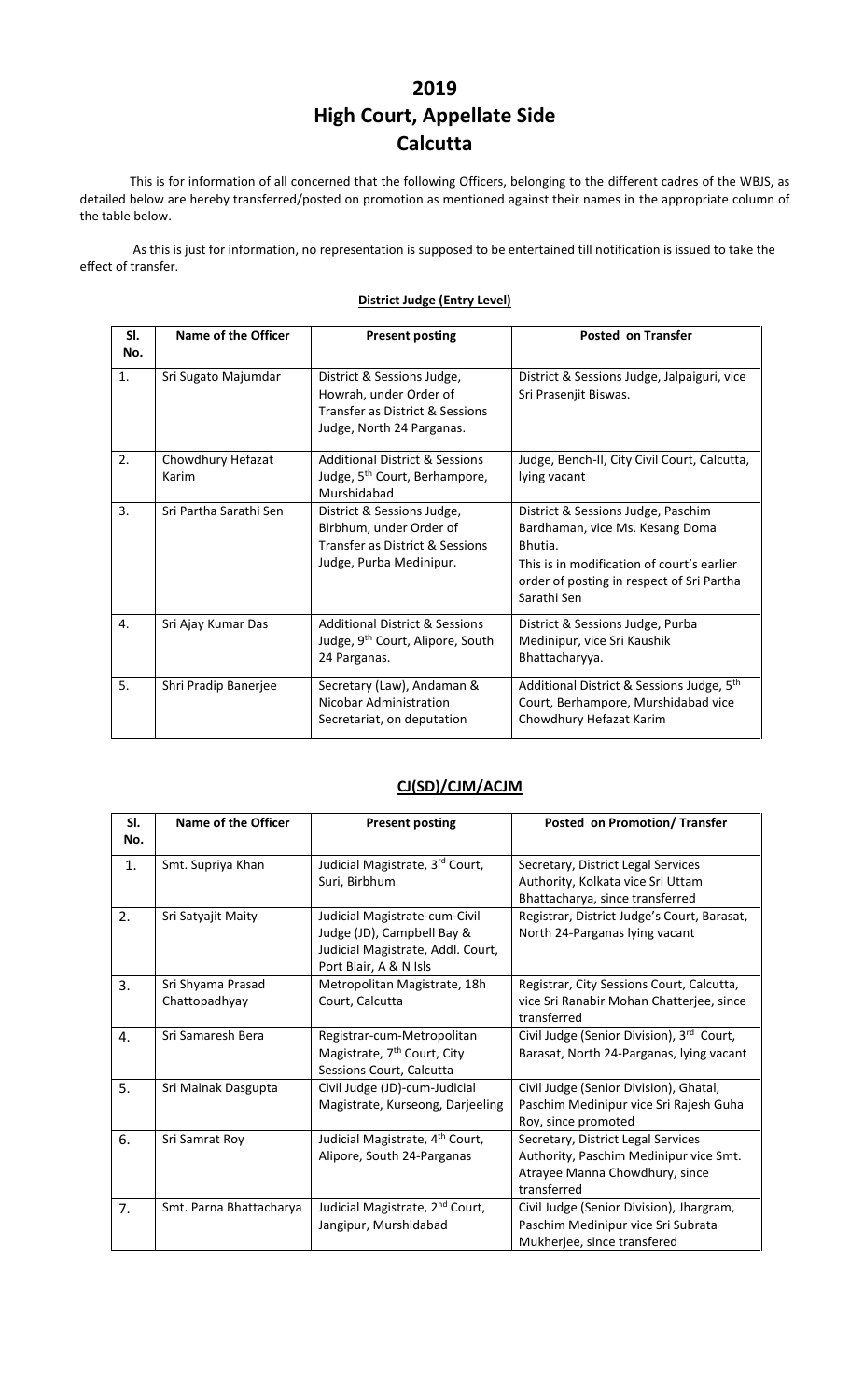| 8.  | Smt. Chanda Hasmat              | Metropolitan Magistrate, 10 <sup>th</sup><br>Court, Calcutta                         | Additional Chief Judicial Magistrate, 2nd<br>Court, Lalbagh, Murshidabad lying vacant                                                          |
|-----|---------------------------------|--------------------------------------------------------------------------------------|------------------------------------------------------------------------------------------------------------------------------------------------|
| 9.  | Smt. Leena Lama                 | Civil Judge (Junior Division, 1st<br>Court, Ranaghat, Nadia                          | Secretary, District Legal Services<br>Authority, Paschim Bardhaman lying<br>vacant                                                             |
| 10. | Sri Madhusudan Pal              | Judicial Magistrate, Kandi,<br>Murshidabad                                           | Civil Judge (Senior Division), Jangipur,<br>Murshidabad, lying vacant                                                                          |
| 11. | Sri Rajkumar Naiya              | Judicial Magistrate, 2 <sup>nd</sup> Addl.<br>Court, Basirhat, North 24-<br>Parganas | Chief Judicial Magistrate, Mayabunder, A<br>& N Islands vice Sri Mrityunjoy Karmakar,<br>since transferred                                     |
| 12. | Sri Barun Roy                   | Civil Judge (JD)-cum-Judicial<br>Magistrate, Mayabunder,<br>A & N Islands            | Additional Chief Judicial Magistrate,<br>Ghatal, Paschim Medinipur lying vacant                                                                |
| 13. | Sri Animesh Ghosh               | Civil Judge (Junior Division),<br>Sadar, Cooch Behar                                 | Civil Judge (Senior Division), Dinhata,<br>Cooch Behar, lying vacant                                                                           |
| 14. | Smt. Jhilom Gupta               | Judicial Magistrate, 2 <sup>nd</sup> Court,<br>Uluberia, Howrah                      | Civil Judge (Senior Division), 1 <sup>st</sup> Court,<br>Sadar, Howrah lying vacant, last<br>presided over by Smt. Sushmita Gayen<br>Mukherjee |
| 15. | Smt. Leena Sharma               | Judicial Magistrate, 4 <sup>th</sup> Court,<br>Krishnanagar, Nadia                   | Civil Judge (Senior Division), 2 <sup>nd</sup> Court,<br>Krishnanagar, Nadia lying vacant last<br>presided over by Sri Pradip Kumar Ray        |
| 16. | Sri Girijananda Jana            | Law Officer, Transport<br>Directorate, Govt. of WB, on<br>deputation                 | Civil Judge (Senior Division), 6 <sup>th</sup> Court,<br>Alipore, S. 24-Parganas vice Sri<br>Hidiayatullah Bhutia, since transferred           |
| 17. | Sri Bhaskar Majumder            | Judicial Magistrate, 3rd Court,<br>Contai, Purba Medinipur                           | Civil Judge (Senior Division), 2 <sup>nd</sup> Court,<br>Contai, Purba Medinipur vice Smt.<br>Himika Das Banerjee, since transferred           |
| 18. | Smt. Euepundee Lepcha           | Metropolitan Magistrate, 8 <sup>th</sup><br>Court, Calcutta                          | Additional Chief Judicial Magistrate,<br>Bidhannagar, North 24-Parganas vice Sri<br>Subhra Som Ghosal, since transferred                       |
| 19. | Smt. Srinita Das                | Metropolitan Magistrate, 6 <sup>th</sup><br>Court, Calcutta                          | Civil Judge (Senior Division), Sealdah,<br>South 24-Parganas lying vacant                                                                      |
| 20. | Syed Dilwar Hossain             | Judicial Magistrate, 2 <sup>nd</sup> Court,<br>Kalna, Burdwan                        | Registrar, Wakf Tribunal, on deputation                                                                                                        |
| 21. | Sri Goutam Naskar               | Civil Judge (Junior Division, 1st<br>Court, Sadar, Bankura                           | Civil Judge (Senior Division), Sadar,<br>Bankura, vice Sri Arijit Mukhopadhyay,<br>since transferred                                           |
| 22. | Smt. Sarmistha Ganguly          | Metropolitan Magistrate, 15 <sup>th</sup><br>Court, Calcutta                         | Registrar, District Judge's Court, South<br>24-Parganas at Alipore lying vacant                                                                |
| 23. | Sri Amitabha Das-II             | Chief Judicial Magistrate, Port<br>Blair, A & N Islands                              | Civil Judge (Senior Division), Serampore,<br>Hooghly, lying vacant                                                                             |
| 24. | Sri Mrityunjoy Karmakar         | Chief Judicial Magistrate,<br>Mayabunder, A & N Islands                              | Additional Chief Judicial Magistrate,<br>Alipurduar, Jalpaiguri vice Sri Rudra<br>Prasad Ray, since transferred                                |
| 25. | Sri Tito Rob                    | Registrar, District Judge's Court,<br>Purba Bardhaman                                | Judge, 1 <sup>st</sup> Labour Court, Calcutta, on<br>deputation                                                                                |
| 26. | Sri Subhankar Biswas            | Chief Judicial Magistrate,<br>Kalimpong                                              | Secretary, District Legal Services<br>Authority, Purba Bardhaman, lying<br>vacant                                                              |
| 27. | Sri Ranabir Mohan<br>Chatterjee | Registrar, City Sessions Court,<br>Calcutta                                          | Additional Chief Judicial Magistrate,<br>Rampurhat, Birbhum vice Smt.<br>Chandraprova Chakraborty, since<br>transferred                        |
| 28. | Sri Subhra Som Ghosal           | <b>Additional Chief Judicial</b><br>Magistrate, Bidhannagar, North<br>24-Parganas    | Chief Judicial Magistrate, Balurghat,<br>Dakshin Dinajpur lying vacant                                                                         |
| 29. | Smt. Madhumita<br>Chowdhury     | Civil Judge (Senior Division), 9th<br>Court, Alipore, South 24-<br>Parganas          | Civil Judge (Senior Division), Balurghat,<br>Dakshin Dinajpur vice Smt. Aparna<br>Chaudhuri, since transferred                                 |
| 30. | Smt. Aparna Chaudhuri           | Civil Judge (Senior Division),<br>Balurghat, Dakshin Dinajpur                        | Additional Chief Judicial Magistrate,<br>Buniadpur, Dakshin Dinajpur vice vacant                                                               |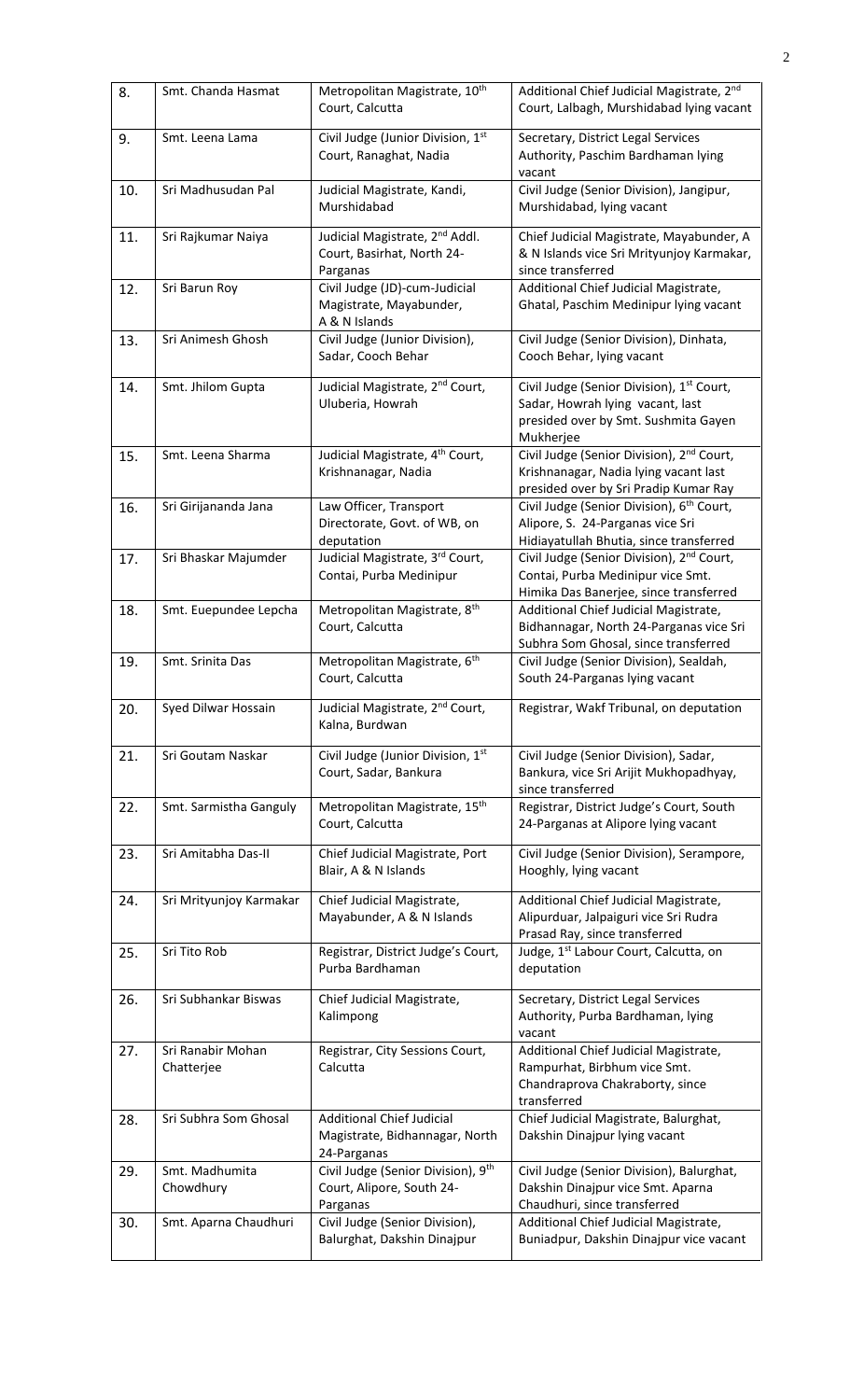| 31. | Sri Abhijit Ghosh                | <b>Additional Chief Judicial</b><br>Magistrate, Alipore, South 24-<br>Parganas           | Chief Judicial Magistrate, Malda, lying<br>vacant                                                                                      |
|-----|----------------------------------|------------------------------------------------------------------------------------------|----------------------------------------------------------------------------------------------------------------------------------------|
| 32. | Smt. Shrutirupa Ghosh<br>(Majee) | Judge, Bench-3, PSCC, Calcutta                                                           | Civil Judge (Senior Division), Malda, lying<br>vacant                                                                                  |
| 33. | Sri Arijit Mukhopadhyay          | Civil Judge (Senior Division),<br>Sadar, Bankura                                         | Chief Judicial Magistrate, Bankura lying<br>vacant                                                                                     |
| 34. | Sri Prakash Chandra<br>Barman    | Chief Judicial Magistrate, Suri,<br>Birbhum                                              | Chief Judicial Magistrate, Cooch Behar<br>lying vacant                                                                                 |
| 35. | Smt. Chandraprova<br>Chakraborty | <b>Additional Chief Judicial</b><br>Magistrate, Rampurhat,<br>Birbhum                    | Chief Judicial Magistrate, Suri, Birbhum<br>vice Sri Prakash Chandra Barman, since<br>transferred                                      |
| 36. | Sri Uttam Bhattacharya           | Secretary, District Legal Services<br>Authority, Kolkata                                 | Chief Judicial Magistrate, Darjeeling lying<br>vacant                                                                                  |
| 37. | Sri Suvadip Chowdhury            | <b>Additional Chief Judicial</b><br>Magistrate, Haldia, Purba<br>Medinipur               | Chief Judicial Magistrate, Alipore, South<br>24-Parganas lying vacant                                                                  |
| 38. | Sri Dhiman Barman                | Civil Judge (Senior Division), 7 <sup>th</sup><br>Court, Alipore, South 24-<br>Parganas  | Chief Judicial Magistrate, Port Blair, A &<br>N Island vice Sri Amitabha Das-II, since<br>transferred                                  |
| 39. | Smt. Soma Chakrabarti            | Deputy Registrar, WB Taxation<br>Tribunal, on deputation                                 | Civil Judge (Senior Division), Islampur,<br>Uttar Dinajpur lying vacant                                                                |
| 40. | Sri Rudra Prasad Ray             | <b>Additional Chief Judicial</b><br>Magistrate, Alipurduar,<br>Jalpaiguri                | Competent Authority, Metro Railway,<br>Kolkata, on deputation, lying vacant                                                            |
| 41. | Sri Durga Sankar Rana            | Civil Judge (Senior Division),<br>Jalpaiguri                                             | Additional Chief Judicial Magistrate,<br>Siliguri, Darjeeling vice Sri Sujit Kumar<br>Bandyopadhyay, since transferred                 |
| 42. | Smt. Atrayee Manna<br>Chowdhury  | Secretary, District Legal Services<br>Authority, Paschim Medinipur                       | Civil Judge (Senior Division), Jalpaiguri<br>vice Sri Durga Sankar Rana, since<br>transferred                                          |
| 43. | Smt. Ishani Chakravarty          | Civil Judge (Senior Division), 1st<br>Court, Alipore, South 24-<br>Parganas              | Chief Judicial Magistrate, Kalimpong vice<br>Sri Subhankar Biswas, since transferred                                                   |
| 44. | Smt. Himika Das<br>Banerjee      | Civil Judge (Senior Division), 2nd<br>Court, Contai, Purba Medinipur                     | Civil Judge (Senior Division), Tamluk,<br>Purba Medinipur lying vacant                                                                 |
| 45. | Smt. Aditi Ghosh                 | Civil Judge (Senior Division), 10 <sup>th</sup><br>Court, Alipore, South 24-<br>Parganas | Additional Chief Judicial Magistrate,<br>Dantan, Paschim Medinipur vice Sri<br>Soumen Gupta, since transferred                         |
| 46. | Sri Hidiayatullah Bhutia         | Civil Judge (Senior Division), 6 <sup>th</sup><br>Court, Alipore, South 24-<br>Parganas  | Civil Judge (Senior Division), 1 <sup>st</sup> Court,<br>Alipore, South 24-Parganas vice Smt.<br>Ishani Chakravorty, since transferred |
| 47. | Sri Soumen Gupta                 | <b>Additional Chief Judicial</b><br>Magistrate, Dantan, Paschim<br>Medinipur             | Civil Judge (Senior Division), 3rd Court,<br>Sadar, Paschim Medinipur lying vacant                                                     |
| 48. | Sri Sujit Kumar<br>Bandyopadhyay | <b>Additional Chief Judicial</b><br>Magistrate, Siliguri, Darjeeling                     | Registrar, District Judge's Court, Purba<br>Bardhaman vice Tito Rob, since<br>transferred                                              |
| 49. | Sri Subrata Mukherjee            | CJ(SD), Jhargram, Paschim<br>Medinipur                                                   | ACJM, Alipur, South 24-Parganas vice Sri<br>Abhijit Ghosh, since transferred                                                           |
| 50. | Sri Santanu Ganguly              | Civil Judge (Senior Division),<br>Suri, Birbhum                                          | Additional Chief Judicial Magistrate, Suri,<br>Birbhum vice Sri Biswanath Pramanik,<br>since transferred                               |
| 51. | Sri Biswanath Pramanik           | <b>Additional Chief Judicial</b><br>Magistrate, Suri, Birbhum                            | Civil Judge (Senior Division), Suri,<br>Birbhum vice Sri Santanu Ganguly, since<br>transferred                                         |
| 52. | Sri Abhranil Neogi               | Civil Judge (Junior Division), 1st<br>Court, Sealdah, South 24-<br>Parganas              | Joint Registrar, Commercial Appellate<br>Division, High Court, Appellate Side,<br>Calcutta                                             |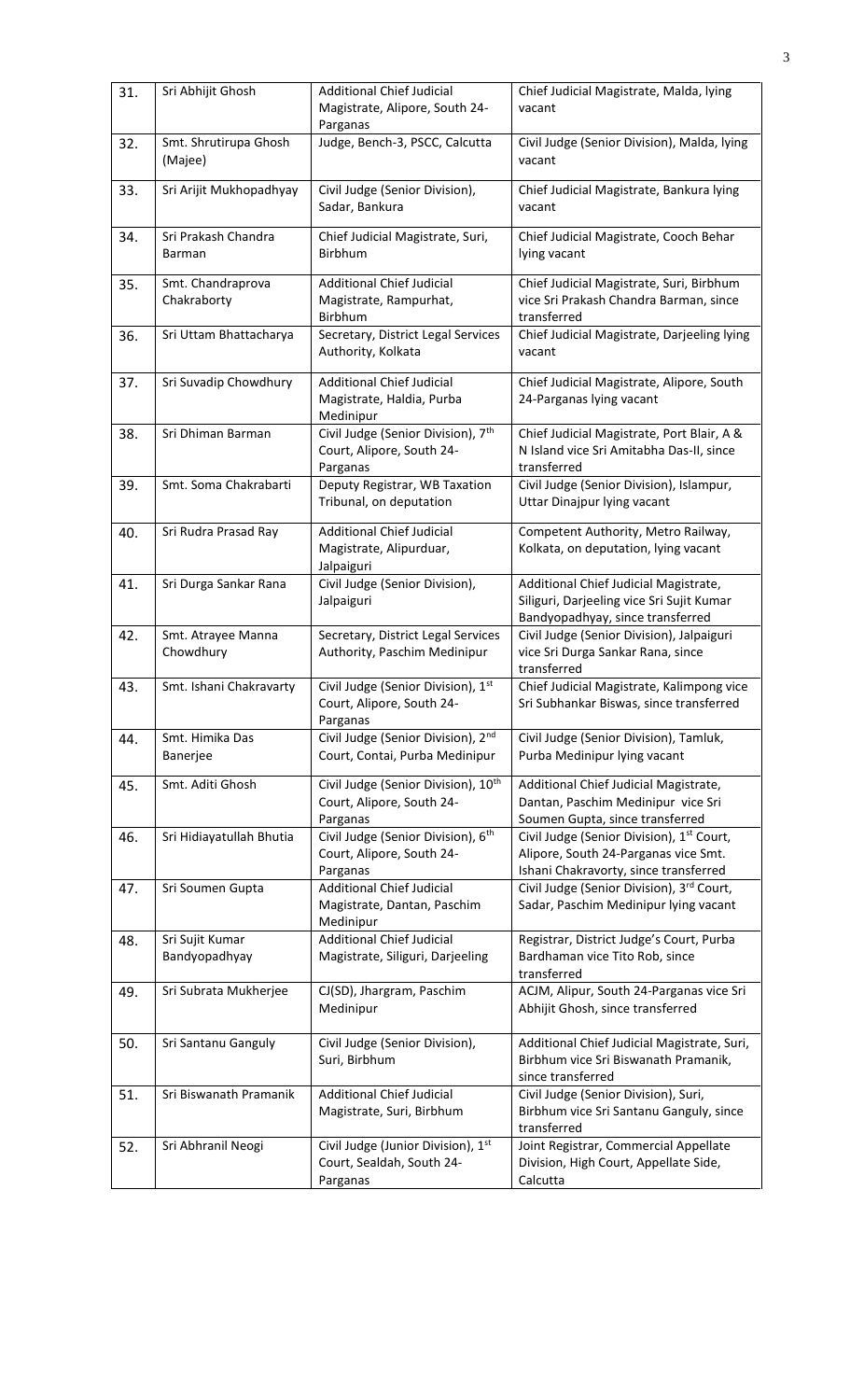## **CJ(JD)/JM**

| SI.<br>No. | Name of the Officer               | <b>Present posting</b>                                                                                                       | <b>Posted on Transfer</b>                                                                                                                                                                      |
|------------|-----------------------------------|------------------------------------------------------------------------------------------------------------------------------|------------------------------------------------------------------------------------------------------------------------------------------------------------------------------------------------|
| 1.         | Smt. Alakananda Sarkar            | Judicial Magistrate, 7 <sup>th</sup> Court,<br>Sadar, Bankura                                                                | Metropolitan Magistrate, 10 <sup>th</sup> Court,<br>Calcutta vice Smt. Chanda Hasmat since<br>promoted                                                                                         |
| 2.         | Sri Indranil Ray                  | Civil Judge (Junior Division), 2 <sup>nd</sup><br>Court, Serampore, Hooghly                                                  | Registrar-cum-Metropolitan Magistrate,<br>7 <sup>th</sup> Court, Calcutta vice Shri Samaresh<br>Bera<br>since promoted                                                                         |
| 3.         | Sri Gautam Kumar Nag              | Judicial Magistrate, 3rd Court,<br>Tamluk, Purba Medinipur                                                                   | Metropolitan Magistrate, 18 <sup>th</sup> Court,<br>Calcutta vice Shri Shyama Prasad<br>Chattopadhyay since promoted                                                                           |
| 4.         | Smt. Neelam Sashi Kujur           | Judicial Magistrate, Nabadwip,<br>Nadia                                                                                      | Metropolitan Magistrate, 8 <sup>th</sup> Court,<br>Calcutta vice Smt. Eupundee Lepcha<br>since promoted                                                                                        |
| 5.         | Sri Sangram Saha @<br>Goutam Saha | Civil Judge (Junior Division),<br>Addl. Court-cum-Judicial<br>Magistrate, Raigunj, Uttar<br>Dinajpur                         | Metropolitan Magistrate, 6 <sup>th</sup> Court,<br>Calcutta vice Smt. Srinita Das since<br>promoted                                                                                            |
| 6.         | Smt. Smita Saha                   | Judicial Magistrate, 2 <sup>nd</sup> Court,<br>Raigunj, Uttar Dinajpur                                                       | Civil Judge (Junior Division), 2 <sup>nd</sup> Court,<br>Serampore, Hooghly vice Sri Indranil Ray<br>since transferred                                                                         |
| 7.         | Smt. Sanghamitra<br>Chatterjee    | Judicial Magistrate, 2 <sup>nd</sup> Court,<br>Sadar, Purulia                                                                | Metropolitan Magistrate, 15 <sup>th</sup> Court,<br>Calcutta vice Smt. Sarmistha Ganguly<br>since promoted                                                                                     |
| 8.         | Sri Anirban Chatterjee            | Judicial Magistrate-cum-Civil<br>Judge (Junior Division), 2 <sup>nd</sup><br>Court, Port Blair, Andaman &<br>Nicobar Islands | Law Officer, Transport Directorate, West<br>Bengal vice Shri Girijananda Jana since<br>promoted                                                                                                |
| 9.         | Sri Manabendra Nath<br>Ghosh      | Judicial Magistrate, 2 <sup>nd</sup> Court,<br>Dinhata, Coochbehar                                                           | Judicial Magistrate, 3rd Court, Suri,<br>Birbhum vice Smt. Supriya Khan since<br>promoted                                                                                                      |
| 10.        | Md. Nurjaman Khan                 | Civil Judge (Junior Division),<br>Amta, Howrah                                                                               | Judicial Magistrate-cum-Civil Judge<br>(Junior Division), Campbell Bay & Judicial<br>Magistrate, Addl. Ct., Port Blair Andaman<br>& Nicobar Islands vice Shri Satyajit Maiti<br>since promoted |
| 11.        | Smt. Sumana Saha Ray              | Civil Judge (Junior Division),<br>Addl. Court, Asansol, Paschim<br>Bardhaman                                                 | Judicial Magistrate, 2 <sup>nd</sup> Court,<br>Berhampore, Murshidabad vice Sri<br>Bejoyita De since transferred                                                                               |
| 12.        | Sri Amar Chandra Das              | Judicial Magistrate, 2 <sup>nd</sup> Court,<br>Contai, Purba Medinipur                                                       | Judicial Magistrate, 2 <sup>nd</sup> Court, Jangipur,<br>Murshidabad vice Smt. Parna<br>Bhattacharya<br>since promoted                                                                         |
| 13.        | Sri Subhajit Rakshit              | Judicial Magistrate, 2 <sup>nd</sup> Court,<br>Chinsurah, Hooghly                                                            | Judicial Magistrate, Kandi, Murshidabad<br>vice Shri Madhusudan Pal since                                                                                                                      |
| 14.        | Sri Vikramjit Sen                 | Judicial Magistrate, 5 <sup>th</sup> Court,<br>Chinsurah, Hooghly                                                            | Civil Judge (Junior Division)-cum-Judicial<br>Magistrate, Mayabunder, Andaman &<br>Nicobar Islands vice Shri Barun Roy since<br>promoted                                                       |
| 15.        | Smt. Jayasri Dey                  | Judicial Magistrate, 1st Court,<br>Paschim Medinipur                                                                         | Judicial Magistrate, 2 <sup>nd</sup> Court, Uluberia,<br>Howrah vice Smt. Jhilom Gupta<br>since promoted                                                                                       |
| 16.        | Sri Dhritiman Mondal              | Judicial Magistrate, Islampur,<br><b>Uttar Dinajpur</b>                                                                      | Civil Judge (Junior Division), 1 <sup>st</sup> Court,<br>Sealdah, South 24-Parganas vice Shri<br>Abhranil Neogi<br>since promoted                                                              |
| 17.        | Mr. Saloar Alam                   | Probationary Civil Judge (Junior<br>Division), Uttar Dinajpur                                                                | Civil Judge (Junior Division)-cum-Judicial<br>Magistrate, Kurseong, Darjeeling vice<br>Shri Mainak Dasgupta<br>since promoted                                                                  |
| 18.        | Ms. Monalisa Mondal               | Probationary Civil Judge (Junior<br>Division), Purba Bardhaman                                                               | Civil Judge (Junior Division), Addl. Court-<br>cum-Judicial Magistrate, Raigunj, Uttar<br>Dinajpur vice Sri Sangram Saha @<br>Goutam Saha since transferred                                    |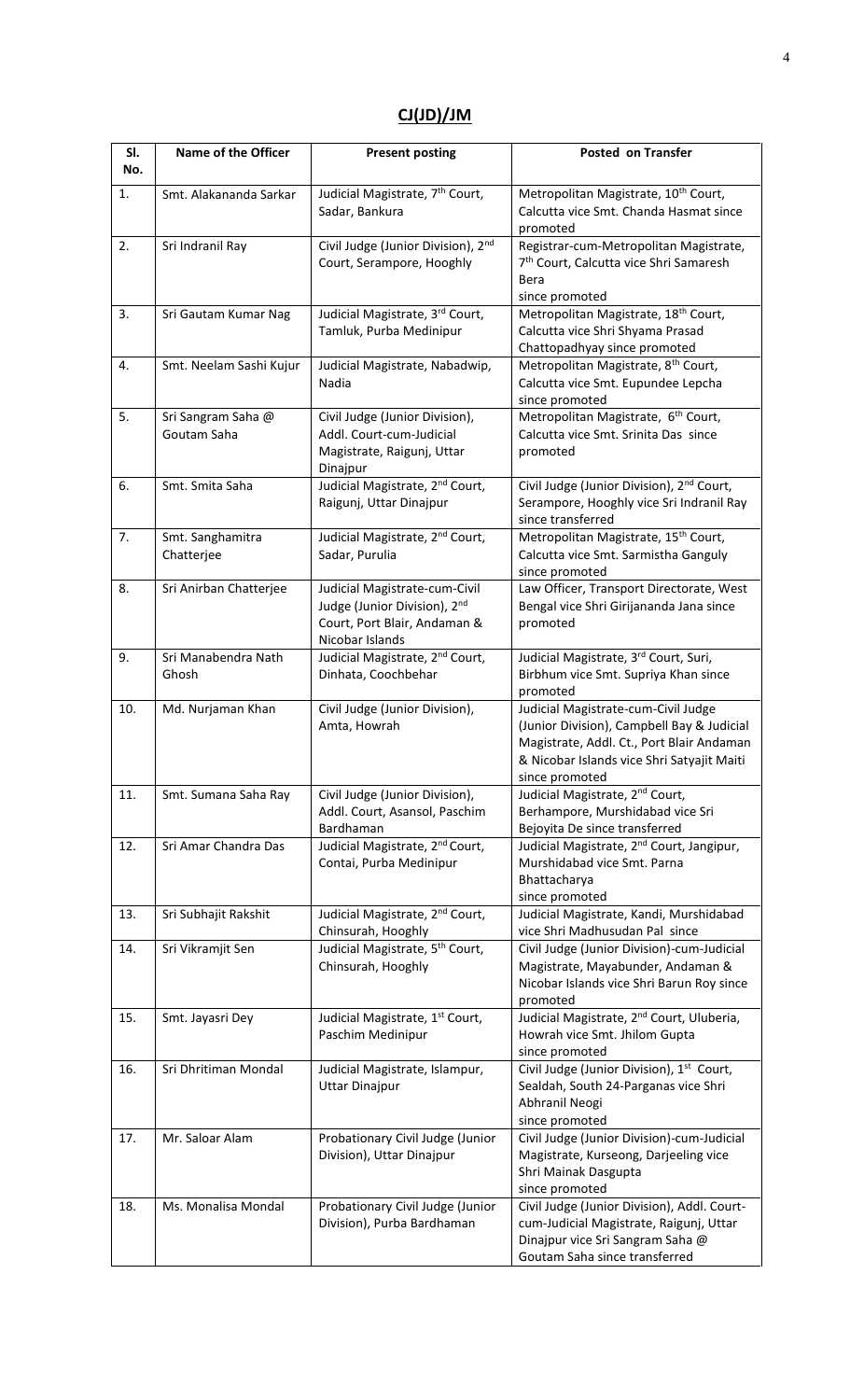| 19. | Ms. Priyanka Shaw                 | Civil Judge (Junior Division), 2nd<br>Court, Sadar, Jalpaiguri                       | Judicial Magistrate, 1 <sup>st</sup> Court, Sadar,<br>Jalpaiguri vice Sri Himanil Bhattacharya<br>since transferred              |
|-----|-----------------------------------|--------------------------------------------------------------------------------------|----------------------------------------------------------------------------------------------------------------------------------|
| 20. | Mr. Rathin Biswas                 | Probationary Civil Judge (Junior<br>Division), Nadia                                 | Civil Judge (Junior Division), 2 <sup>nd</sup> Court,<br>Sadar, Jalpaiguri vice Ms. Priyanka Shaw<br>since transferred           |
| 21. | Ms. Passang Lamu<br>Sherpa        | Probationary Civil Judge (Junior<br>Division), Darjeeling                            | Civil Judge (Junior Division), Addl. Court,<br>Sadar, Coochbehar vice Smt. Tamali<br>Ghosh since transferred                     |
| 22. | Ms. Reep Rachel<br>Gowloog Lepcha | Probationary Civil Judge (Junior<br>Division), Darjeeling                            | Judicial Magistrate, 2 <sup>nd</sup> Court, Dinhata,<br>Coochbehar vice Sri Manabendra Nath<br>Ghosh since transferred           |
| 23. | Sri Prajjwal Ghosh                | Civil Judge (Junior Division), 2nd<br>Court, Sadar, Purba Bardhaman                  | Judicial Magistrate, 2nd Court, Kalna,<br>Purba Bardhaman vice Syed Dilwar<br>Hossain since promoted                             |
| 24. | Ms. Ishita Acharya                | Probationary Civil Judge (Junior<br>Division), North 24-Parganas                     | Civil Judge (Junior Division), 2 <sup>nd</sup> Court,<br>Sadar, Purba Bardhaman vice Sri Prajjwal<br>Ghosh since transferred     |
| 25. | Ms. Nausin Anjum                  | Civil Judge (Junior Division),<br>Sadar, Jalpaiguri                                  | Judicial Magistrate, 1st Court, Alipurduar,<br>Jalpaiguri vice Sri Sourav Adak since<br>transferred                              |
| 26. | Mr. Chirayato Banerjee            | Probationary Civil Judge (Junior<br>Division), South 24-Parganas                     | Civil Judge (Junior Division), Sadar,<br>Jalpaiguri vice Ms. Nausin Anjum since<br>transferred                                   |
| 27. | Sri Aditya Gunjan                 | Civil Judge (Junior Division),<br>Raiganj, Uttar Dinajpur                            | Judicial Magistrate, 2 <sup>nd</sup> Court, Raigunj,<br>Uttar Dinajpur vice Smt. Smita Saha since<br>transferred                 |
| 28. | Ms. Devjani Bose                  | Probationary Civil Judge (Junior<br>Division), South 24-Parganas                     | Civil Judge (Junior Division), Raiganj,<br>Uttar Dinajpur vice Sri Aditya Gunjan<br>since transferred                            |
| 29. | Ms. Debasmita Kundu               | Probationary Civil Judge (Junior<br>Division), Jalpaiguri                            | Civil Judge (Junior Division), Buniadpur,<br>Dakshin Dinajpur vice Ms. Yozna Lama<br>since transferred                           |
| 30. | Smt. Koel Pradhan                 | Civil Judge (Junior Division), 2nd<br>Court, Chinsurah, Hooghly                      | Judicial Magistrate, 2 <sup>nd</sup> Court, Chinsurah,<br>Hooghly vice Sri Subhajit Rakshit since<br>transferred                 |
| 31. | Mr. Abhisek Mukherjee             | Probationary Civil Judge (Junior<br>Division), Nadia                                 | Civil Judge (Junior Division), 2 <sup>nd</sup> Court,<br>Chinsurah, Hooghly vice Smt. Koel<br>Pradhan since transferred          |
| 32. | Sri Subhra Kanti Dhar             | Civil Judge (Junior Division)-<br>cum-Judicial Magistrate,<br>Mekhligunj, Coochbehar | Judicial Magistrate, 3rd Court, Sadar,<br>Coochbehar vice Sri Suman Das since<br>transferred                                     |
| 33. | Mr. Mayukh Das                    | Probationary Civil Judge (Junior<br>Division), South 24-Parganas                     | Civil Judge (Junior Division)-cum-Judicial<br>Magistrate, Mekhligunj, Coochbehar vice<br>Sri Subhra Kanti Dhar since transferred |
| 34. | Smt. Keya Sarkar                  | Civil Judge (Junior Division),<br>Balurghat, Dakshin Dinajpur                        | Judicial Magistrate, 2 <sup>nd</sup> Court Islampur,<br>Uttar Dinajpur vice Smt. Priyanka Bose<br>since transferred              |
| 35. | Ms. Rupama Banerjee               | Probationary Civil Judge (Junior<br>Division), North 24-Parganas                     | Civil Judge (Junior Division), 1st Addl.<br>Court, Contai, Purba Medinipur vice Sri<br>Amit Chakraborty-II since transferred     |
| 36. | Mr. Rahul Mishra                  | Probationary Civil Judge (Junior<br>Division), North 24-Parganas                     | Civil Judge (Junior Division), Balurghat,<br>Dakshin Dinajpur vice Smt. Keya Sarkar<br>since transferred                         |
| 37. | Sri Avik Kumar<br>Chatterjee      | Civil Judge (Junior Division),<br>Alipurduar, Jalpaiguri                             | Judicial Magistrate, 3rd Court, Alipurduar,<br>Jalpaiguri vice Md. Arif Nawab since<br>transferred                               |
| 38. | Ms. Moumita Mitra                 | Probationary Civil Judge (Junior<br>Division), Hooghly                               | Civil Judge (Junior Division), Alipurduar,<br>Jalpaiguri vice Sri Avik Kumar Chatterjee<br>since transferred                     |
| 39. | Ms. Paramita Paul                 | Probationary Civil Judge (Junior<br>Division), North 24-Parganas                     | Civil Judge (Junior Division)-cum-Judicial<br>Magistrate, Mirik, Darjeeling vice Sri Arijit<br>Mandal-I since transferred        |
| 40. | Sri Arijit Mandal-I               | Civil Judge (Junior Division)-<br>cum-Judicial Magistrate, Mirik,<br>Darjeeling      | Judicial Magistrate, 4 <sup>th</sup> Court, Krishnagar,<br>Nadia vice Smt. Leena Sharma since<br>promoted                        |
| 41. | Ms. Anamika Sharma                | Probationary Civil Judge (Junior<br>Division), North 24-Parganas                     | Civil Judge (Junior Division), 1st Court,<br>Ranaghat, Nadia vice Smt. Leena Lama<br>since promoted                              |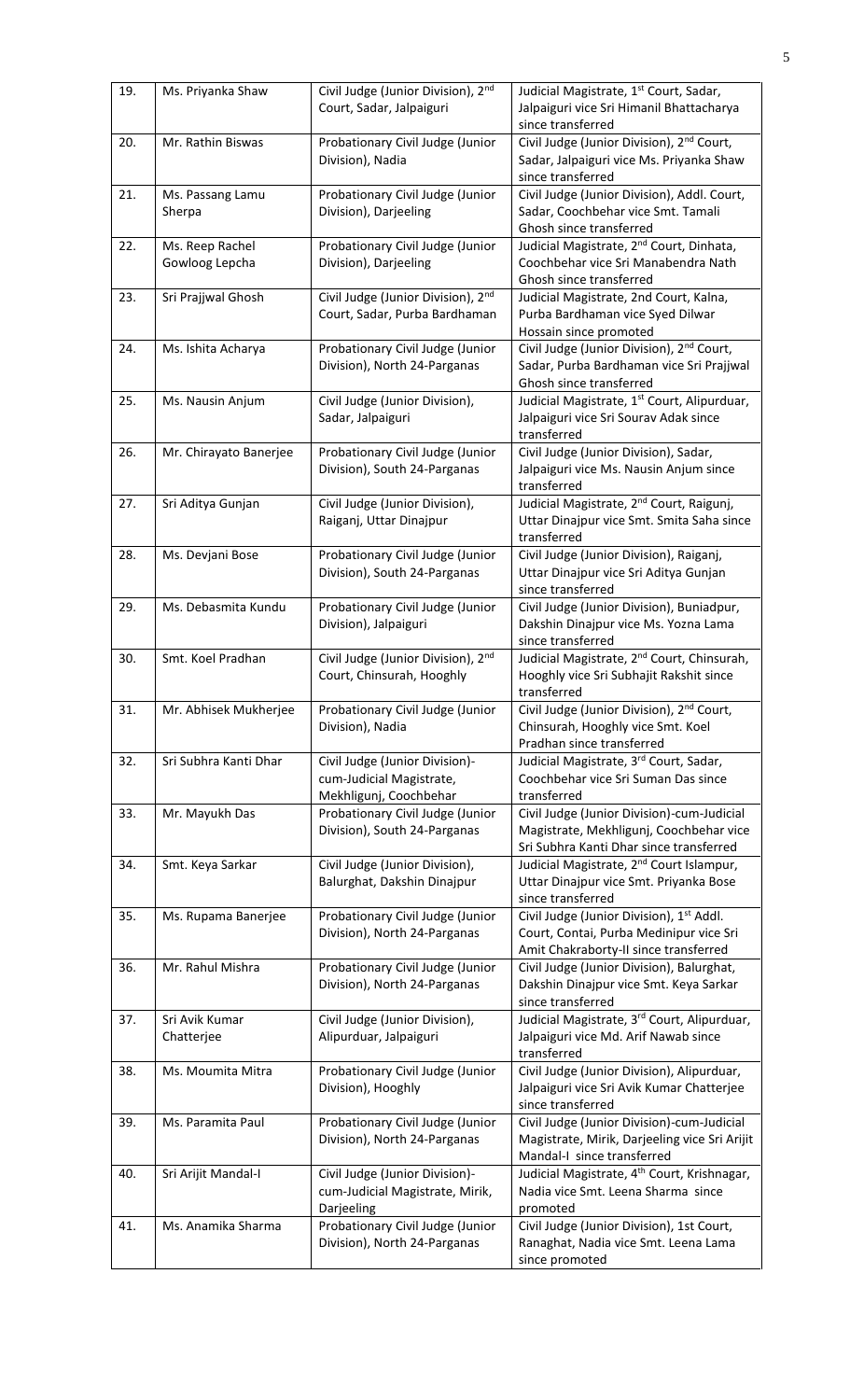| 42. | Mr. Arnab Mukherjee             | Probationary Civil Judge (Junior<br>Division), South 24-Parganas                   | Civil Judge (Junior Division), Sadar,<br>Coochbehar vice Shri Animesh Ghosh<br>since promoted                                                                              |
|-----|---------------------------------|------------------------------------------------------------------------------------|----------------------------------------------------------------------------------------------------------------------------------------------------------------------------|
| 43. | Ms. Aman Singhal                | Civil Judge (Junior Division),<br>Islampur, Uttar Dinajpur                         | Judicial Magistrate, Islampur, Uttar<br>Dinajpur vice Sri Dhritiman Mondal                                                                                                 |
| 44. | Mr. Kishor Kumar<br>Chakraborty | Probationary Civil Judge (Junior<br>Division), North 24-Parganas                   | Civil Judge (Junior Division), Islampur,<br>Uttar Dinajpur vice Ms. Aman Singhal<br>since transferred                                                                      |
| 45. | Ms. Zeba Parveen                | Civil Judge (Junior Division), 3rd<br>Court, Basirhat, North 24-<br>Parganas       | Judicial Magistrate, 2 <sup>nd</sup> Addl. Court,<br>Basirhat, North 24-Parganas vice Shri<br>Rajkumar Naiya<br>since promoted                                             |
| 46. | Ms. Ankita Gupta                | Probationary Civil Judge (Junior<br>Division), South 24-Parganas                   | Civil Judge (Junior Division), 3rd Court,<br>Basirhat, North 24-Parganas vice Ms.<br>Zeba Parveen since transferred                                                        |
| 47. | Sri Amit Chakraborty-II         | Civil Judge (Junior Division), 1st<br>Addl. Court, Contai, Purba<br>Medinipur      | Judicial Magistrate, 3rd Court,<br>Rampurhat, Birbhum vice Smt. Pratima<br>Shukla since transferred                                                                        |
| 48. | Smt. Amrapali<br>Chakraborty    | Civil Judge (Junior Division), 2nd<br>Addl. Court, Alipore, South 24-<br>Parganas  | Judicial Magistrate, 4 <sup>th</sup> Court, Alipore,<br>South 24-Parganas vice Shri Samrat Roy<br>since promoted                                                           |
| 49. | Ms. Shrestha Mukherjee          | Probationary Civil Judge (Junior<br>Division), North 24-Parganas                   | Civil Judge (Junior Division), 2 <sup>nd</sup> Addl.<br>Court, Alipore, South 24-Parganas vice<br>Smt. Amrapali Chakraborty since<br>transferred                           |
| 50. | Jonny Ul Haque Mullick          | Civil Judge (Junior Division),<br>Addl. Court, Tamluk, Purba<br>Medinipur          | Judicial Magistrate, 3rd Court, Tamluk,<br>Purba Medinipur vice Sri Gautam Kumar<br>Nag since transferred                                                                  |
| 51. | Ms. Paromita Barman             | Probationary Civil Judge (Junior<br>Division), North 24-Parganas                   | Civil Judge (Junior Division), Addl. Court,<br>Tamluk, Purba Medinipur vice Jonny Ul<br>Haque Mullick since transferred                                                    |
| 52. | Ms. Debarati Dey                | Probationary Civil Judge (Junior<br>Division), Nadia                               | Civil Judge (Junior Division), 1st Court,<br>Sadar, Bankura vice Shri Goutam Naskar<br>since promoted                                                                      |
| 53. | Ms. Seuli Roy                   | Civil Judge (Junior Division), 2nd<br>Court, Contai, Purba Medinipur               | Civil Judge (Junior Division), 1st Court,<br>Rampurhat, Birbhum vice Sri Shivam<br>Mishra since transferred                                                                |
| 54. | Ms. Moli Mondal                 | Probationary Civil Judge (Junior<br>Division), South 24-Parganas                   | Civil Judge (Junior Division), 2 <sup>nd</sup> Court,<br>Contai, Purba Medinipur vice Ms. Seuli<br>Roy since transferred                                                   |
| 55. | Sri Koushik Kundu               | Civil Judge (Junior Division),<br>Barrackpore, North 24-Parganas                   | Judicial Magistrate, 7 <sup>th</sup> Court, Sadar,<br>Bankura vice Smt. Alakananda Sarkar<br>since transferred                                                             |
| 56. | Ms. Yozna Lama                  | Civil Judge (Junior Division),<br>Buniadpur, Dakshin Dinajpur                      | Judicial Magistrate, Nabadwip, Nadia vice<br>Smt. Neelam Sashi Kujur since<br>transferred                                                                                  |
| 57. | Smt. Juin Dutta                 | Principal Magistrate, Juvenile<br>Justice Board, Howrah                            | Judicial Magistrate, 2 <sup>nd</sup> Court, Sadar,<br>Purulia vice Smt. Sanghamitra Chatterjee<br>since transferred                                                        |
| 58. | Sri Tanumoy Karmakar            | Judicial Magistrate, Rly. Court,<br>Kharagpur, Paschim Medinipur                   | Judicial Magistrate-cum-Civil Judge<br>(Junior Division), 2 <sup>nd</sup> Court, Port Blair,<br>Andaman & Nicobar Islands vice Sri<br>Anirban Chatterjee since transferred |
| 59. | Ms. Arshia Mustaque             | Civil Judge (Junior Division), 1st<br>Court, Sadar, Paschim                        | Civil Judge (Junior Division), Barrackpore,<br>North 24-Parganas vice Sri Koushik                                                                                          |
| 60. |                                 | Medinipur                                                                          | Kundu since transferred                                                                                                                                                    |
|     | Md. Arif Nawab                  | Judicial Magistrate, 3rd Court,<br>Alipurduar, Jalpaiguri                          | Civil Judge (Junior Division), Amta,<br>Howrah vice Md. Nurjaman Khan since<br>transferred                                                                                 |
| 61. | Smt. Bisakha Chaudhury          | Civil Judge (Junior Division), 6 <sup>th</sup><br>Court, Sadar, Howrah             | Civil Judge (Junior Division), Addl. Court,<br>Asansol, Paschim Bardhaman vice Smt.<br>Sumana Saha Ray since transferred                                                   |
| 62. | Sri Bibek Tamang                | Civil Judge (Junior Division)-<br>Cum- Judicial Magistrate,<br>Dinhata, Coochbehar | Judicial Magistrate, Dubrajpur, Birbhum<br>vice Sri Sohan Mukhopadhyay since<br>transferred                                                                                |